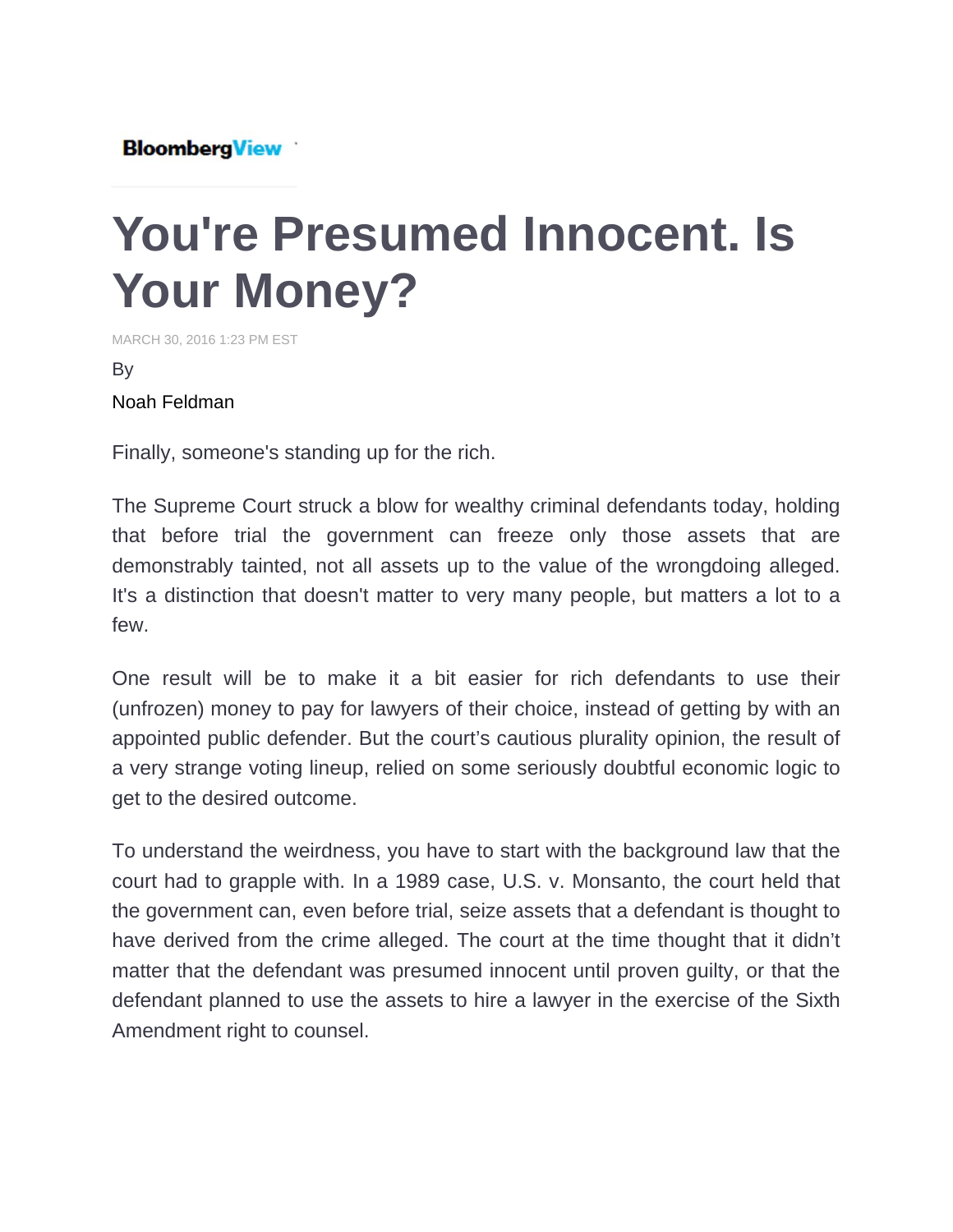The parties to today's case, Luis v. U.S., didn't ask the court to overturn the Monsanto precedent. They wanted it to resolve a related issue: whether the government can freeze only assets seen as ill gotten. In the instance of Sila Luis, the defendant in this case, the government sought to freeze all her roughly \$2 million in assets -- and was charging her with \$45 million of Medicare fraud.

What created the strange voting pattern in the case was how the different justices related to the existing precedent. Justice Stephen Breyer, the court's leading pragmatist, wrote the plurality opinion. It first argued that there was a legal difference between tainted money traceable to the case's specific crime and other assets that belong to the defendant. Then it went on to make a classically Breyeresque pragmatic point: allowing the government to seize on tainted assets "would unleash a principle of constitutional law that would have no obvious stopping place." The government might pass new laws allowing the pretrial seizure of all kinds of assets, which would let the government block defendants from hiring their own lawyers.

Breyer was joined by liberal Justices Ruth Bader Ginsburg and Sonia Sotomayor. But surprisingly, he was abandoned by Justice Elena Kagan, the other pragmatist. Kagan wrote a dissent to say that she thought the 1989 precedent allowing pretrial seizure was very likely wrongly decided. But if the court wasn't going to overturn the precedent, then it should follow it. Particularly, she said, there's no real-world difference between "tainted" assets and other assets, because money is fungible. Holding otherwise would actually give a perverse advantage to a defendant who spent all the money she stole while keeping a special "rainy day" fund of clean money on the side, for legal defense.

With only three liberal votes, Breyer needed help. He got it from two surprising places. Chief Justice John Roberts joined the plurality opinion without comment, making it the voice of four justices. Roberts likes technical legal doctrine, and so probably didn't mind holding that there was a classic common-law difference between types of assets that could be recovered by a creditor or other party, like the government here. What's more, Roberts was a Washington lawyer representing well-off clients -- and this opinion is great for both those clients and